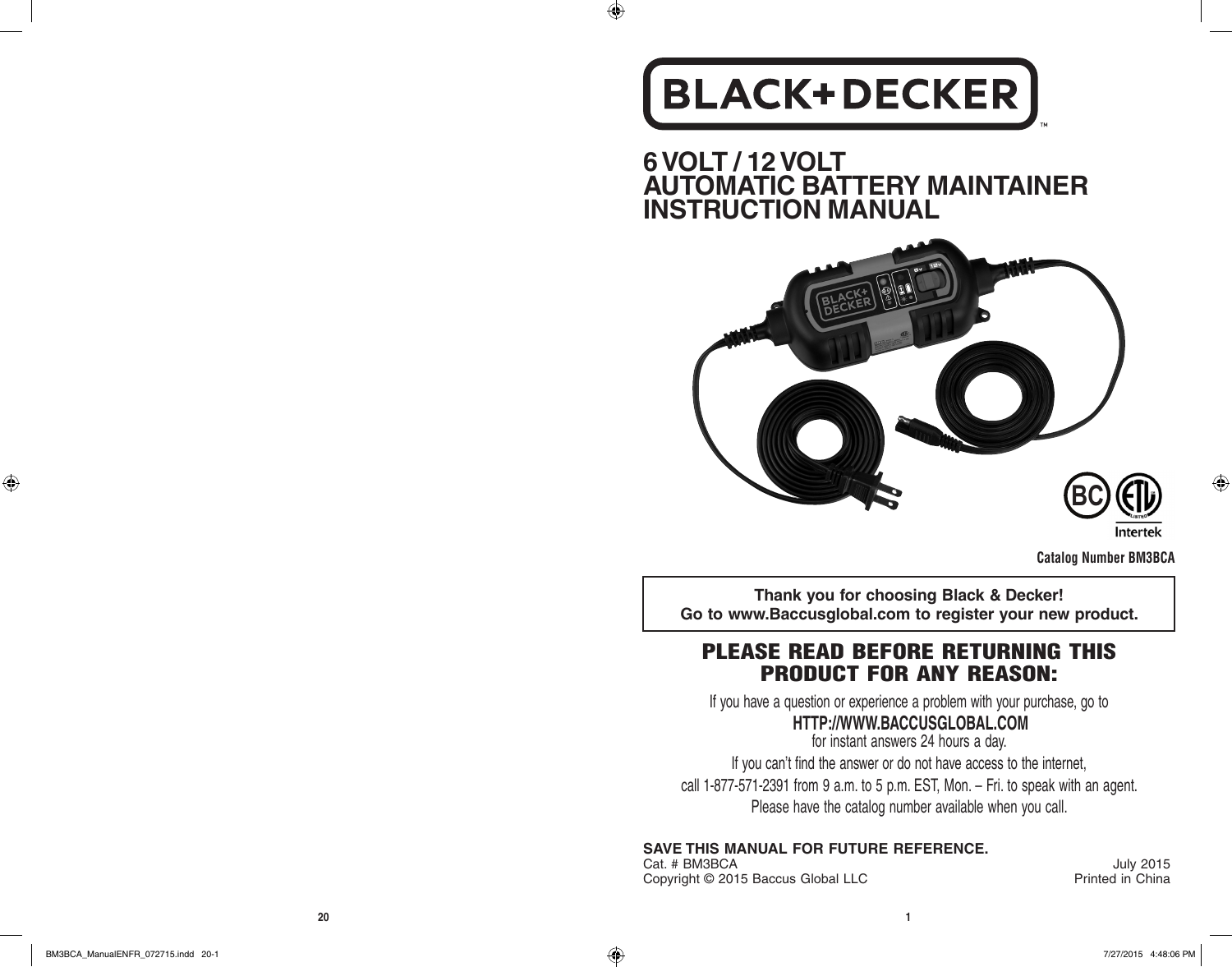This device complies with part 15 of the FCC rules. Operation is subject to the following two conditions: (1) this device may not cause harmful interference, and (2) this device must accept any interference received, including interference that may cause undesired operation.

This equipment has been tested and found to comply with the limits for a Class B digital device, pursuant to part 15 of the FCC Rules. These limits are designed to provide reasonable protection against harmful interference in a residential installation. This equipment generates, uses and can radiate radio frequency energy and, if not installed and used in accordance with the instructions, may cause harmful interference to radio communications. However, there is no guarantee that interference will not occur in a particular installation. If equipment does cause harmful interference to radio or television reception, which can be determined by turning the equipment off and on, the user is encouraged to try to correct the interference by one or more of the following measures:

- •Reorient or relocate the receiving antenna.
- •Increase the separation between equipment and receiver.
- •Connect the equipment into an outlet on a circuit different from that to which the receiver is connected.
- •Consult the dealer or an experienced radio/TV technician for help.

Changes or modifications not approved by the party responsible for compliance could void user's authority to operate the equipment.

This Class B digital apparatus complies with Canadian ICES-003.

## SAFETY GUIDELINES / DEFINITIONS

**DANGER:** Indicates an imminently hazardous situation which, if not avoided, will result in death or serious injury.

**WARNING:** Indicates a potentially hazardous situation which, if not avoided, could result in death or serious injury.

**CAUTION:** Indicates a potentially hazardous situation which, if not avoided, may result in minor or moderate injury.

**CAUTION:** Used without the safety alert symbol indicates potentially hazardous situation which, if not avoided, may result in property damage.

**RISK OF UNSAFE OPERATION.** When using tools or equipment, basic safety precautions should always be followed to reduce the risk of personal injury. Improper operation, maintenance or modification of tools or equipment could result in serious injury and property damage. There are certain applications for which tools and equipment are designed. Black & Decker strongly recommends that this product NOT be modified and/or used for any application other than for which it was designed. Read and understand all warnings and operating instructions before using any tool or equipment.

## IMPORTANT SAFETY INSTRUCTIONS

**WARNING:** This product or its power cord contains lead, a chemical known to the State of California to cause cancer and birth defect or other reproductive harm. Wash hands after handling.

#### **READ ALL INSTRUCTIONS**

**WARNING:** Read all instructions before operating product. Failure to follow all instructions listed below may result in electric shock, fire and/or serious injury.

#### **GENERAL SAFETY WARNINGS AND INSTRUCTIONS FOR ALL BATTERY CHARGERS**

- **Avoid dangerous environments:** don't use the charger in damp or wet locations. Don't use charger in the rain.
- **Keep children away.** All visitors should be kept at a distance from work area.
- **Store indoors.** When not in use, the battery charger should be stored indoors in dry, and high or locked-up place — away from reach of children.
- **• Ground fault circuit interrupter (GFCI)** protection should be provided on the circuits or outlets to be used. Receptacles are available having built in GFCI protection and may be used for this measure of safety.
- **Do not operate** near flammable liquids or in gaseous or explosive atmospheres. Sparks might ignite fumes.

**DANGER – Never alter AC cord or plug provided –** if it will not fit outlet, have proper outlet installed by a qualified electrician. Improper connection can result in a risk of an electric shock.

#### **Extension cords**

 $\bigcirc$ 

• **Outdoor use extension cords.** When charger is used outdoors, use only extension cords intended for use outdoors and so marked.

• **Make sure your extension cord is in good condition.** When using an extension cord, be sure to use one heavy enough to carry the current your product will draw. An undersized cord will cause a drop in line voltage resulting in loss of power and overheating. The following table shows the correct size to use depending on cord length and nameplate ampere rating. If in doubt, use the next heavier gage. The smaller the gage number, the heavier the cord.

| <b>AC Input Rating</b><br><b>Amperes</b> |                         | Recommended Minimum AWG Size for Extension Cords for Battery Chargers<br>American Wire Gage (AWG) Size of Cord<br>Length of Cord, feet (m) |          |    |                       |
|------------------------------------------|-------------------------|--------------------------------------------------------------------------------------------------------------------------------------------|----------|----|-----------------------|
| Equal to or<br>greater than              | <b>But less</b><br>than | 25(7.6)                                                                                                                                    | 50(15.2) |    | 100 (30.5) 150 (45.6) |
|                                          | 2                       | 18                                                                                                                                         | 18       | 18 | 16                    |
|                                          |                         | 18                                                                                                                                         | 18       | 16 | 14                    |
| 2<br>3                                   | 4                       | 18                                                                                                                                         | 18       | 16 | 14                    |
|                                          | 5                       | 18                                                                                                                                         | 18       | 14 | 12                    |
|                                          |                         | 18                                                                                                                                         | 16       | 14 | 12                    |
|                                          | 6<br>8                  | 18                                                                                                                                         | 16       | 12 | 10                    |
| 4568                                     | 10                      | 18                                                                                                                                         | 14       | 12 | 10                    |
| 10                                       | 12                      | 16                                                                                                                                         | 14       | 10 |                       |
| 12                                       | 14                      | 16                                                                                                                                         | 12       | 10 | 8888                  |
| 14                                       | 16                      | 16                                                                                                                                         | 12       | 10 |                       |
| 16                                       | 18                      | 14                                                                                                                                         | 12       | 8  |                       |
| 18                                       | 20                      | 14                                                                                                                                         | 12       | 8  | 6                     |

**WARNING: BURST HAZARD:** Do not use the unit for charging dry-cell batteries that are commonly used with home appliances. These batteries may burst and cause injury to persons and damage property. Use the unit for charging a LEAD-ACID battery only.

#### **WARNING: SHOCK HAZARD:**

- If an extension cord is used, make sure that:
- a) the pins of extension cord are the same number, size and shape as those in the charger,
- b) the extension cord is properly wired and in good electrical condition,
- c) the wire size is large enough for the AC rating of the charger as indicated in the table in the previous section.
- Do not operate unit with damaged cord or plug; or if the unit has received a sharp blow, been dropped, or otherwise damaged in any way. Do not disassemble the unit; return it to the manufacturer when service or repair is required. Opening the unit may result in a risk of electric shock or fire, and will void warranty.
- Use of an attachment not supplied, recommended or sold by manufacturer specifically for use with this unit may result in a risk of electrical shock and injury to persons.
- NEVER submerge this unit in water; do not expose it to rain, snow or use when wet.
- To reduce risk of electric shock, disconnect the unit from any power source before attempting maintenance or cleaning. Turning off controls without disconnecting will not reduce this risk.

#### **WARNING: RISK OF EXPLOSIVE GASES**

- Working in the vicinity of a lead acid battery is dangerous. Batteries generate explosive gases during normal battery operation. For this reason, it is of the utmost importance that each time before using the charger you read this manual and follow instructions exactly.
- To reduce the risk of battery explosion, follow these instructions and those published by the battery manufacturer and manufacturer of any equipment you intend to use in the vicinity of the battery. Review cautionary markings on these products and on the engine.
- This equipment employs parts (switches, relays, etc.) that produce arcs or sparks. Therefore, if used in a garage or enclosed area, the unit MUST be placed not less than 18 inches above the floor.
- THIS UNIT IS NOT FOR USE BY CHILDREN AND SHOULD ONLY BE OPERATED BY ADULTS.

#### **WARNING: TO REDUCE THE RISK OF INJURY OR PROPERTY DAMAGE:**

• To prevent damage to a battery or the battery charger, please make sure you select the correct voltage setting (6V or 12V) for the application.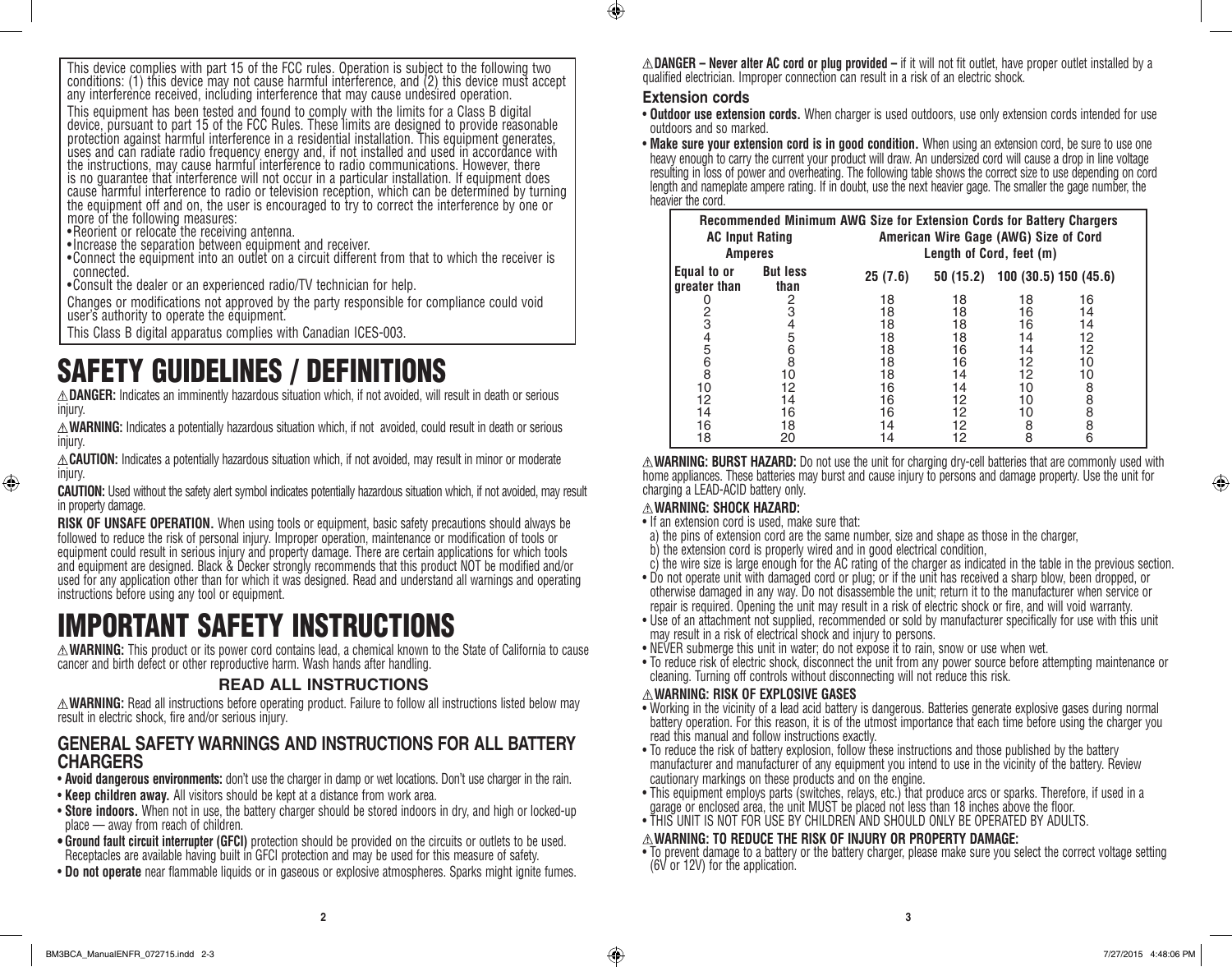#### **CAUTION: TO REDUCE THE RISK OF INJURY OR PROPERTY DAMAGE:**

- NEVER ATTEMPT TO CHARGE A FROZEN BATTERY.
- Pull cord by plug rather than cord when disconnecting the 120V AC Cord.
- Vehicles that have on-board computerized systems may be damaged if vehicle battery is connected to the vehicle during the operation of the battery maintainer. Before maintaining the battery with the battery maintainer, read the vehicle's owner's manual to confirm proper method of maintaining vehicle battery.
- When working with lead acid batteries, always make sure immediate assistance is available in case of accident or emergency.
- Always have protective eyewear when using this product: contact with battery acid may cause blindness and/or severe burns. Be aware of first aid procedures in case of accidental contact with battery acid.
- Have plenty of fresh water and soap nearby in case battery acid contacts skin.
- If battery acid contacts skin or clothing, wash immediately with soap and water for at least 10 minutes and get medical attention immediately.
- Never smoke or allow a spark or flame in vicinity of vehicle battery, engine or charger.
- Remove personal metal items such as rings, bracelets, necklaces and watches when working with a lead acid battery. A lead acid battery can produce a short circuit current high enough to weld a ring, or the like of a metal, causing a severe burn.
- Never allow battery acid to come in contact with this unit.
- Do not operate this unit in a closed area or restrict ventilation in any way.
- **FIRST AID Skin:** If battery acid comes in contact with skin, rinse immediately with water, then wash thoroughly with soap and water. If redness, pain, or irritation occurs, seek immediate medical attention. **Eyes:** If battery acid comes in contact with eyes, flush eyes immediately, for a minimum of 15 minutes and seek immediate medical attention.

#### **PREPARING TO CHARGE**

- 1. Determine voltage of battery to be maintained by referring to the vehicle manual. **WARNING:** To prevent damage to a battery or the battery charger, please make sure you select the correct voltage setting (6V or 12V) for the application
- 2. If it is necessary to remove battery from vehicle to charge, or to clean terminals, always remove grounded terminal from battery first. Make sure all accessories in the vehicle are off, so as not to cause an arc.
- 3. Clean battery terminals. Do not allow corrosion to come in contact with eyes.
- 4. Add distilled water in each cell until battery acid reaches level specified by battery manufacturer. This helps purge excessive gas from cells. Do not overfill. For a battery without cell caps (maintenance free), carefully follow manufacturer's charging instructions.
- 5. Study all battery manufacturer's specific precautions, such as removing or not removing cell caps while charging, and recommended rates of charge.
- 6. Remove battery completely from boat/airplane or any confined area before charging. Area around battery should be well ventilated while battery is being charged. Do not operate within an enclosed area.

**CAUTION:** This battery maintainer does not detect, diagnose or analyze the condition of the battery. Attempting to charge/maintain a battery with an abnormal condition can further damage the battery. If in doubt, have the battery checked by a qualified professional prior to using the BM3BCA maintainer.

#### **Charger Location**

♠

- 1. Locate battery maintainer as far away from battery as cables permit.
- 2. Charge above freezing temperature and below 40 degree Celsius (C) (104 degree Fahrenheit).
- 3. NEVER place battery maintainer directly above battery being charged; gases from battery will corrode and damage charger.
- 4. NEVER allow battery acid to drip on battery maintainer when reading gravity or filling battery.
- 5. NEVER operate battery maintainer in a closed-in area or restrict ventilation in any way.
- 6. Marine batteries must be removed and charged on shore. To charge it on board requires equipment specially designed for marine use. This unit is NOT designed for such use.
- 7. Do not set a battery on top of battery maintainer.

#### **WARNING: A SPARK NEAR THE BATTERY MAY CAUSE AN EXPLOSION. TO REDUCE RISK OF A SPARK NEAR THE BATTERY: CONNECT AND DISCONNECT DC OUTPUT CLAMPS AND RING TERMINALS ONLY AFTER REMOVING AC CORD FROM ELECTRIC OUTLET.**

#### **Connection Precautions**

 $\bigcirc$ 

- 1. Disconnect AC cord from electric outlet before connecting or disconnecting DC clamps or ring terminals. 2. Never allow clamps or ring terminals to touch each other.
- 

#### **Follow these steps when the battery is** *installed in a vehicle:*

- 1. Position AC and clamp cords away from hood, door, or moving engine parts.
- 2. Stay clear of fan blades, belts, pulleys, and other parts that can cause injury to persons.
- 3. Check polarity of battery posts. POSITIVE (POS, P, +) battery post usually has larger diameter than NEGATIVE (NEG, N, -) post.
- 4. Determine which post of battery is grounded (connected) to the chassis. If NEGATIVE post is grounded to chassis (as in most vehicles), see 5. If POSITIVE post is grounded to the chassis, see 6.
- +) ungrounded post of battery. Connect NEGATIVE (BLACK) clamp to vehicle chassis or engine block away from battery. Do not connect clip to carburetor, fuel lines, or sheet-metal body parts. Connect to heavy gauge metal part of the frame or engine block.<br>6. For positive-grounded vehicle, connect NEGATIVE (BLACK) clamp from battery charger to NEGATIVE (NEG,
- $N -$ ) ungrounded post of battery. Connect POSITIVE (RED) clamp to vehicle chassis or engine block away from battery. Do not connect clip to carburetor, fuel lines or sheet-metal body parts. Connect to a heavy gauge metal part of the frame or engine block.
- 7. When disconnecting charger, disconnect AC cord, remove clamp from vehicle chassis, and then remove clamp from battery terminal.
- 8. Do not charge the battery while the engine is operating.
- 9. Refer to battery manufacturer's instruction on battery charging/maintaining procedures.

#### **Follow these steps when the battery has been** *removed from a vehicle:*

- 1. Check polarity of battery posts. Positive post (marked POS,P, +) usually has a larger diameter than the Negative battery post (marked NEG, N, –).
- 2. Attach a 24-inch (minimum length) #6 AWG insulated battery cable to the NEGATIVE battery post (marked NEG, N, -).
- 3. Connect the POSITIVE (RED) battery clamp to the POSITIVE battery post (marked POS, P, + or red).
- 4. Stand as far back from the battery as possible, and do not face battery when making final connection.
- 5. Carefully connect the NEGATIVE (BLACK) charger clamp to the free end of the battery cable connected to the<br>NEGATIVE terminal.
- 6. When disconnecting charger, always do so in reverse sequence of connecting procedure and break first connection while as far away from battery as practical.
- Check unit periodically for wear and tear. Return to manufacturer for replacement of worn or defective parts immediately.
- Read and Understand This Instruction Manual Before Using This Unit.

## SAVE THESE INSTRUCTIONS

#### **WARNING: TO REDUCE THE RISK OF INJURY:**

Follow these instructions and those published by the battery manufacturer and manufacturer of any equipment you intend to use with this unit. Review cautionary markings on this product and on engine.

#### **INTRODUCTION**

Thank you for selecting the *Black & Decker ® 6 Volt / 12 Volt Automatic Battery Maintainer.* Use for battery maintenance, charging RVs, speciality vehicles, antique and classic cars, motorcycles, lawn mowers, tractors, ATVs, snowmobiles, personal watercraft and more.

With proper care and use, it will give you years of dependable service. With proper care and use, it will give you years of dependable service. Please read and observe all safety warnings and cautions and this entire user's instruction manual, before installing or using this device. The instruction manual should then be retained for quick reference whenever the unit is used.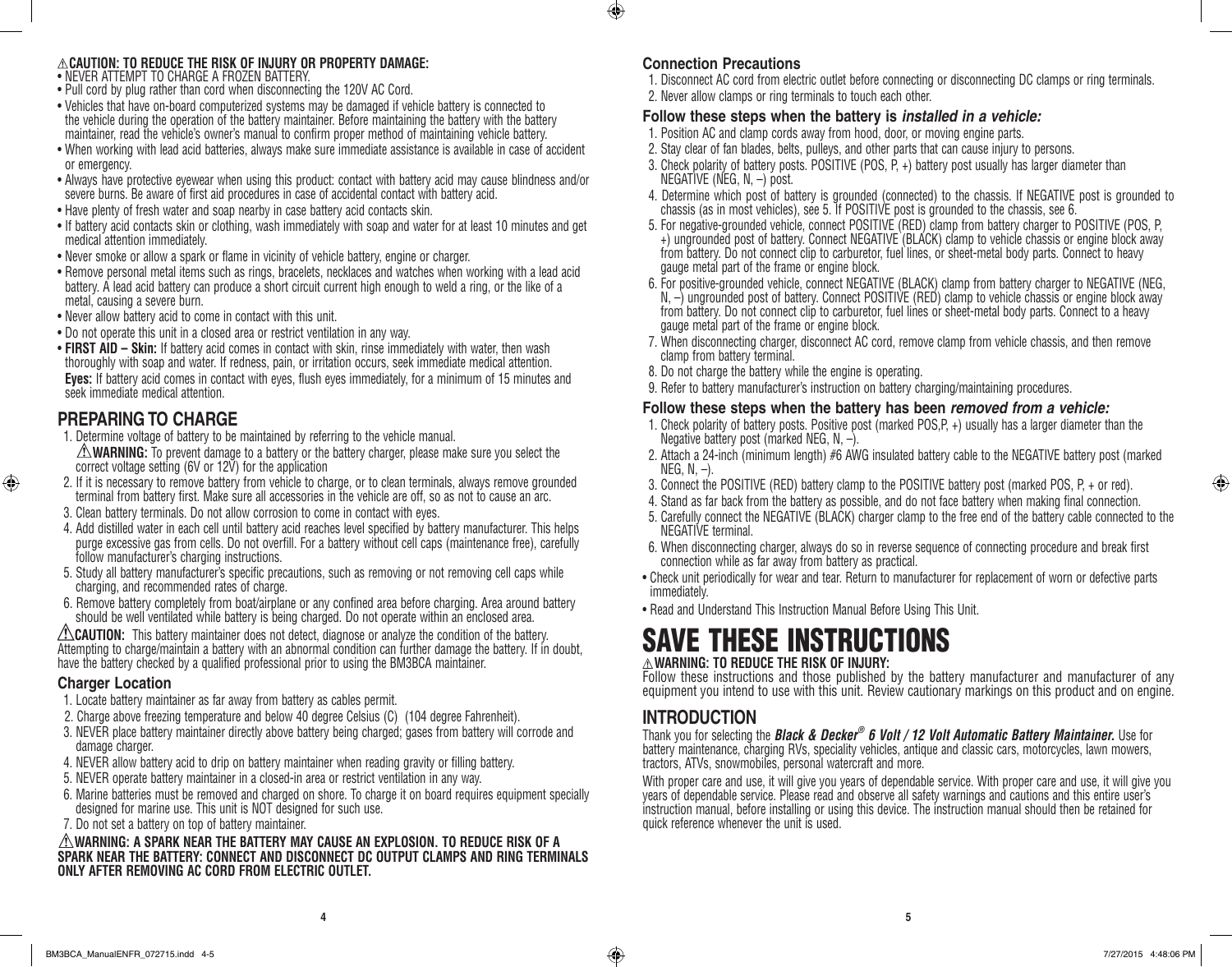$\bigoplus$ 

#### **FEATURES**

**Battery Maintainer and Components**

## **6 VOLT / 12 VOLT CHARGE STATUS SWITCH 110/120 VOLT LED INDICATOR AC PLUG** 6v **FAULT LED INDICATOR BLACK+**<br>DECKER  $\frac{3}{2}$ ÛÔ **RED (POSITIVE, +) CLAMP BLACK (NEGATIVE, -) CLAM CHARGER CONNECTORS BATTERY TERMINAL RINGS**

#### LED INDICATORS

⊕

**Red (Fault):** bad connection, battery not able to accept charge, reverse polarity hook-up **Green (Charge Status):** Blinking – connection correct and charging: Solid – fully charged 6 VOLT / 12 VOLT SWITCH

The unit has two voltage rate settings (6v, 12v) controlled by one switch. Set the switch to either 6v or 12y depending upon the battery you are charging.

#### **SETTING UP THE UNIT**

Ensure that all installation and operating instructions and safety precautions are understood and carefully followed by anyone installing or using the maintainer. Follow the steps outlined in the "Important Safety Instructions" section of this manual.

#### **Mounting Instructions**

BM3BCA battery maintainer is designed to be able to mount to flat surface. The unit has incorporated two mounting holes at the corners of the unit.

**Note:** Always disconnect the maintainer at AC power source and at battery terminal when mounting the unit. TO MOUNT THE UNIT:

- 1. Make sure the surface is flat and free of obstruction so the unit can rest flat on the surface.
- 2. Make sure the unit is disconnected from both AC power source and the battery.
- 3. Use 8/32 inches (6.35mm) wood screw to mount the unit through the mounting hole.
- 4. Do not over tighten the screw, it will damage the housing.

**WARNING:** Do not put the screw through the plastic housing as this will permanently damage the unit and cause a potential electrical hazard.

#### **OPERATING INSTRUCTIONS**

**IMPORTANT:** ALWAYS disconnect the AC power cord from the AC power outlet before connecting (or disconnecting) the charger to (or from) the battery.

#### **Connecting the Maintainer and Maintaining the Battery with the Battery Clamps**

- The charger's battery clamps are color-coded (RED-POSITIVE and BLACK-NEGATIVE).
- 1. Unplug the battery maintainer AC cord from the AC outlet.
- 2. Disconnect the battery clamps from the unit at output cord connector.
- 3. Connect the RED POSITIVE clamp to the POSITIVE post of the battery.
- 4. Connect the BLACK NEGATIVE clamp to the NEGATIVE post of the battery.
- 5. Connect the battery clamp connector to the unit connector, as far away from the battery as possible.
- 6. Slide the voltage selector to proper setting and plug the AC cord into the AC outlet.
- 7. Observe the blinking GREEN LED that indicates the unit is operating.
- 8. Leave the unit on.
- 9. Monitor the battery from time to time.

**WARNING: FOLLOW THE STEPS OUTLINED IN "IMPORTANT SAFETY INSTRUCTIONS" AT THE FRONT OF THIS MANUAL TO REDUCE RISK OF A SPARK NEAR THE BATTERY.**

#### **Connecting the Maintainer and Maintaining the Battery with the Terminal Rings** CONNECTING THE CHARGER WITH TERMINAL RINGS

The charger's crimped terminal rings are color-coded (RED-POSITIVE and BLACK-NEGATIVE). These rings connect directly to the corresponding connectors on the battery posts.



- 1. Remove the nuts from the bolts of the battery post's connectors.
- 2. Position the RED terminal ring on the bolt of the POSITIVE battery post connector.
- 3. Position the BLACK terminal ring on the NEGATIVE post connector; then replace the nuts.
- 4. If there is any problem connecting the output leads, check with a reputable auto supply store or contact the Customer Service Department toll-free at 1-877-571-2391 for assistance in finding an appropriate connection device for your particular application.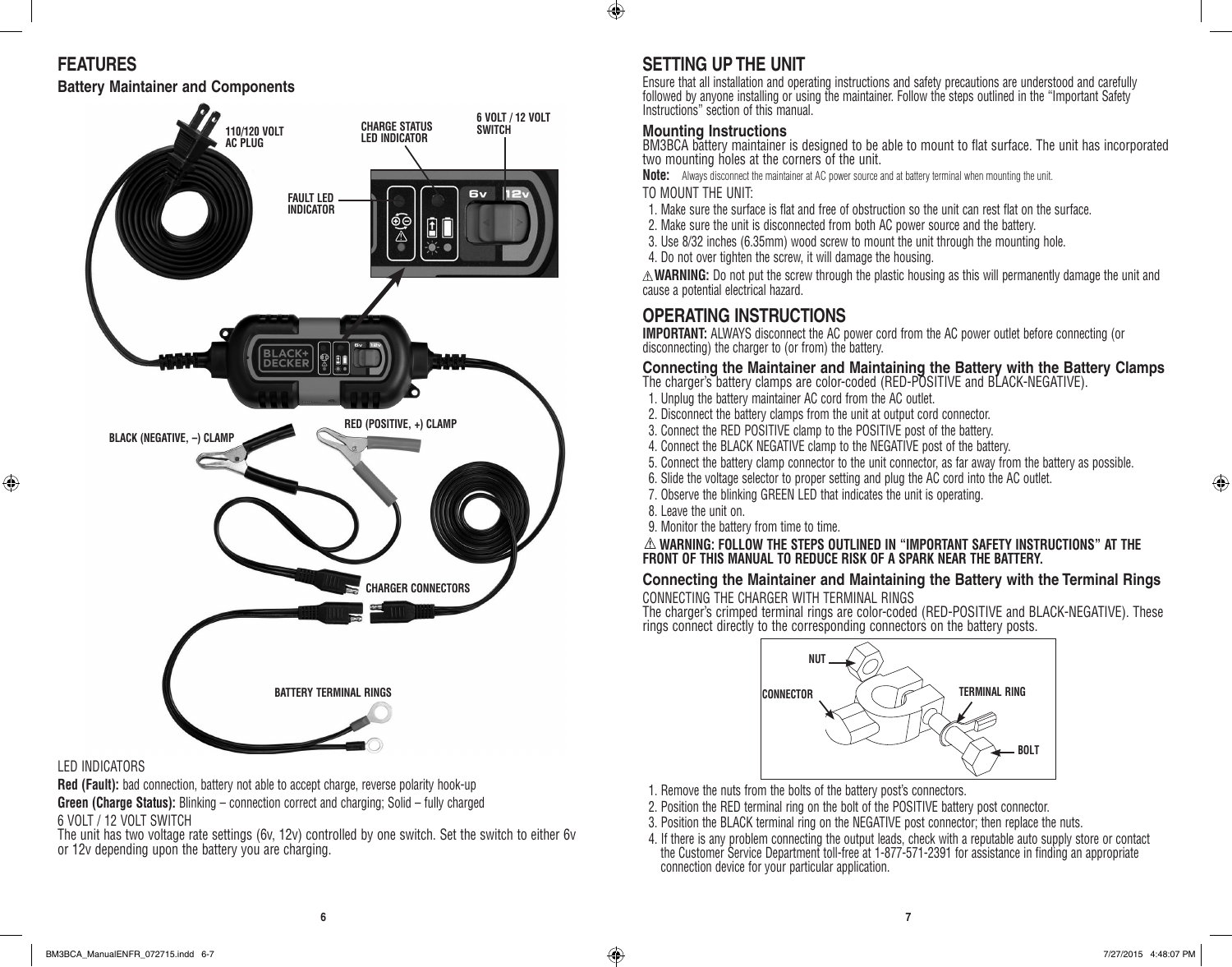#### CHARGING WITH THE TERMINAL RINGS

- 1. Disconnect AC power cord from AC power outlet
- 2. Disconnect battery terminal clamps from the maintainer output cable, at connector
- 3. With the ring terminals connected and with ring terminal connector held as far away from battery, connect to the maintainer output cord. If the maintainer red LED is lit, check ring terminal connections at battery.
- 4. Slide the voltage selector switch to 6V or 12V
- 5. Insert the AC plug of the battery maintainer into any standard 110/120 volt AC wall outlet.
- 6. Observe the blinking GREEN LED that indicates the unit is operating.
- 7. Leave the unit on.
- 8. Monitor the battery from time to time.

#### **TROUBLESHOOTING**

**WARNING:** During troubleshooting, if there is a need to connect/disconnect the unit from battery, follow the steps outlined in "Important Safety Instructions" at the front of this manual and the warning "To reduce risk of a spark near the battery".

| <b>Common Problem</b> | <b>Possible Solutions</b>                                                                                                                                                                                                                                                                                                                                                                                                                                                                            |
|-----------------------|------------------------------------------------------------------------------------------------------------------------------------------------------------------------------------------------------------------------------------------------------------------------------------------------------------------------------------------------------------------------------------------------------------------------------------------------------------------------------------------------------|
| Unit not charging     | • Check that the charger is properly connected to a live 120 volt AC outlet (the LED will illuminate).<br>. Check that the correct voltage setting has been selected for the<br>battery being maintained.<br>• If the battery to be maintained has fallen below 2 volts, the<br>battery cannot be recharged with this unit.<br>- Make sure output connection are secured.<br>- Check correct polarity connections.<br>- If the maintainer does not detect battery voltage, the unit will<br>not run. |

#### If there is a defect and a valid claim is received within the Warranty Period, the defective product can be replaced or repaired in the following ways: (1) Return the product to the manufacturer for repair or replacement at manufacturer's option. Proof of purchase may be required by manufacturer. (2) Return the product to the retailer where product was purchased for an exchange (provided that the store is a participating retailer). Returns to retailer should be made within the time period of the retailer's return policy for exchanges only (usually 30 to 90 days after the sale). Proof of purchase may be required. Please check with the retailer for their specific return policy regarding returns that are beyond the time set for exchanges.

This warranty does not apply to accessories, bulbs, fuses and batteries; defects resulting from normal wear and tear, accidents; damages sustained during shipping; alterations; unauthorized use or repair; neglect, misuse, abuse; and failure to follow instructions for care and maintenance for the product.

This warranty gives you, the original retail purchaser, specific legal rights and you may have other rights which vary from state to state or province to province. This product is not intended for commercial use.

Please complete the Product Registration Card and return within 30 days from purchase of the product to: Baccus Global LLC, One City Centre, 1 North Federal Highway, Suite 200, Boca Raton, FL 33432. **Baccus Global LLC, toll-free number: 1-877-571-2391.** 

#### **SPECIFICATIONS**

 $\bigoplus$ 

| Input:  | 120V AC $\sim$ 60 Hz 0.3A |
|---------|---------------------------|
| Output: | 6.3V/12.6V DC $-.1.2A$    |

Imported by Baccus Global LLC, One City Centre, 1 North Federal Highway, Suite 200, Boca Raton, FL 33432 www.Baccusglobal.com • 1-877-571-2391

#### **CARE AND MAINTENANCE**

⊕

With proper care and minimal maintenance, this unit will provide years of dependable service. For maximum performance, manufacturer recommends:

- After each use, clean the battery charger clamps be sure to remove any battery fluid that will cause corrosion of the clamps.
- Clean the outside case of the charger with a soft cloth and, if necessary, mild soap solution.
- Do not allow liquid to enter the charger. Do not operate when charger is wet.
- Keep the charger cords loosely coiled during storage to prevent damage to the cords.

#### **CAUTION: TO REDUCE THE RISK OF PERSONAL INJURY OR PROPERTY DAMAGE:**

- Do not use charger if cords or clamps have been damaged in any way call Technical Support toll-free at 1-877-571-2391.
- There are no user-serviceable parts in this unit.
- Do not open the unit. In the event of malfunction, it must be returned to manufacturer for professional testing and repair. Opening the unit will void the manufacturer's warranty.

#### **ACCESSORIES**

Recommended accessories for use with this unit may be available from the manufacturer. If you need assistance regarding accessories, please contact manufacturer at 1-877-571-2391.

**WARNING:** The use of any accessory not recommended for use with this appliance could be hazardous.

#### **SERVICE INFORMATION**

Whether you need technical advice, repair, or genuine factory replacement parts, contact the manufacturer at 1-877-571-2391.

#### **FULL ONE-YEAR HOME USE WARRANTY**

The manufacturer warrants this product against defects in materials and workmanship for a period of ONE (1) YEAR from the date of retail purchase by the original end-user purchaser ("Warranty Period").

**8 9**

♠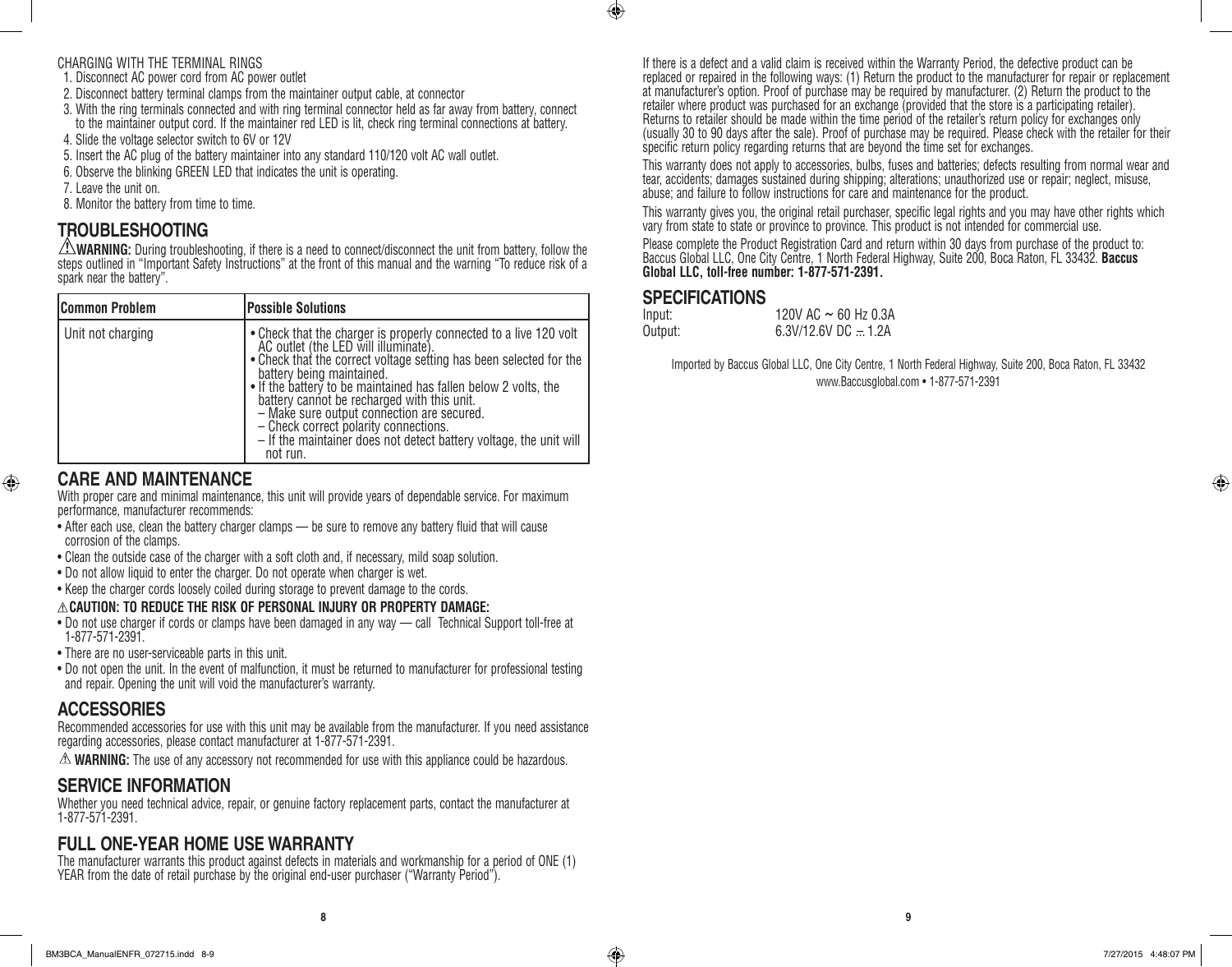## **BLACK+DECKER**

#### **CHARGEUR D'ENTRETIEN AUTOMATIQUE DE BATTERIE DE 6 V/12 V MODE D'EMPLOI**



Intertek

 $\bigcirc$ 

**Numéro de catalogue BM3BCA**

**Merci d'avoir choisi Black & Decker! Consulter le site Web www.Baccusglobal.com pour enregistrer votre nouveau produit.**

#### LIRE AVANT DE RETOURNER CE PRODUIT POUR QUELQUE RAISON QUE CE SOIT :

Si des questions ou des problèmes surgissent après l'achat d'un produit, consulter le site Web **HTTP://WWW.BACCUSGLOBAL.COM**

pour obtenir des réponses instantanément 24 heures par jour. Si la réponse est introuvable ou en l'absence d'accès à Internet, composer le 1-877-571-2391 de 9 h à 17 h HNE, du lundi au vendredi, pour parler avec un agent. Prière d'avoir le numéro de catalogue sous la main lors de l'appel.

#### **CONSERVER CE MANUEL POUR UN USAGE ULTÉRIEUR.**

Uuillet 2015<br>Tous droits réservés © 2015 Baccus Global<br>Imprimé en Chine Tous droits réservés © 2015 Baccus Global

Ce dispositif se conforme à la section 15 des règlements de la FCC. L'utilisation est assujettie aux deux conditions suivantes : (1) ce dispositif ne peut causer des interférences néfastes et (2) ce dispositif doit accepter toutes les interférences reçues, y compris les interférences pouvant être la cause d'une opération non souhaitée.

Cet équipement a été testé et se conforme aux limites d'un dispositif numérique de classe B, en accord avec la section 15 des règlements de la FCC. Ces limites sont conçues pour fournir une protection raisonnable contre les interférences néfastes dans une installation résidentielle. Cet équipement génère, utilise et peut émettre de l'énergie aux fréquences radio et, s'il n'est pas installé et utilisé en accord avec les instructions, peut causer des interférences néfastes aux communications radio. Toutefois, il n'existe aucune garantie qu'aucune interférence ne surviendra dans une installation particulière. Si l'équipement cause des interférences néfastes à la réception radio ou télévisuelle, ce qui peut être déterminé en éteignant et en remettant sous tension l'équipement, l'utilisateur devrait essayer de corriger les interférences en prenant une ou plusieurs des mesures suivantes :

- Réorienter ou déplacer l'antenne de réception.
- Augmenter l'espace entre l'équipement et le récepteur.
- Connecter l'équipement dans une prise sur un circuit différent de celui auquel le récepteur est connecté. • Consulter le revendeur ou un technicien radio/TV compétent pour assistance.

Les changements ou les modifications non approuvés par la partie responsable de la conformité ont pu vider l'autorité de l'utilisateur pour actionner l'équipement.

Cet appareil numérique de classe B est conforme à la norme ICES-003 du Canada

# LIGNES DIRECTRICES EN MATIÈRE DE SÉCURITÉ/DÉFINITIONS

**DANGER :** indique une situation dangereuse imminente qui, si elle n'est pas évitée, entraînera la mort ou des blessures graves.

**AVERTISSEMENT :** indique une situation potentiellement dangereuse qui, si elle n'est pas évitée, pourrait entraîner la mort ou des blessures graves.

**ATTENTION :** indique une situation potentiellement dangereuse qui, si elle n'est pas évitée, pourrait entraîner des blessures légères ou modérées.

Le terme **ATTENTION** utilisé sans le symbole d'alerte à la sécurité indique une situation potentiellement dangereuse qui, si elle n'est pas évitée, pourrait se solder par des dommages matériels.

**DANGERS D'UTILISATION DANGEREUSE.** Lors de l'utilisation d'outils ou d'équipements, des précautions de base en matière de sécurité doivent être prises afin de réduire le risque de blessure. Un fonctionnement, un entretien ou une modification inappropriée des outils ou des équipements pourrait provoquer de graves blessures ou des dommages matériels. Certains outils et équipements sont conçus pour des applications spécifiques. Black & Decker recommande fortement NE PAS modifier ce produit ou de NE PAS l'utiliser pour une application autre que celle pour laquelle il a été conçu. Lire et comprendre tous les avertissements et toutes les directives d'utilisation avant d'utiliser un outil ou un équipement.

## IVES DE SECURITE IMPORTAN

**AVERTISSEMENT :** Ce produit ou son cordon contient du plomb, un élément chimique reconnu par l'État de la Californie comme étant la cause de cancers et de malformations congénitales ou d'autres troubles de la reproduction. Lavez vos mains après les avoir manipulés.

#### **AVERTISSEMENTS ET DIRECTIVES DE SÉCURITÉ GÉNÉRALES POUR TOUS LES CHARGEURS DE BATTERIE LIRE TOUTES LES DIRECTIVES**

**AVERTISSEMENT :** Lire toutes les directives avant d'utiliser le produit. Négliger de suivre toutes les directives suivantes peut entraîner des risques de décharge électrique, d'incendie et/ou de blessures graves.

- **Éviter les milieux dangereux.** Ne pas utiliser le chargeur dans des endroits humides ou mouillés. Ne pas utiliser le chargeur sous la pluie.
- **Tenir les enfants à l'écart.** Tous les visiteurs doivent se trouver à une certaine distance de la zone de travail.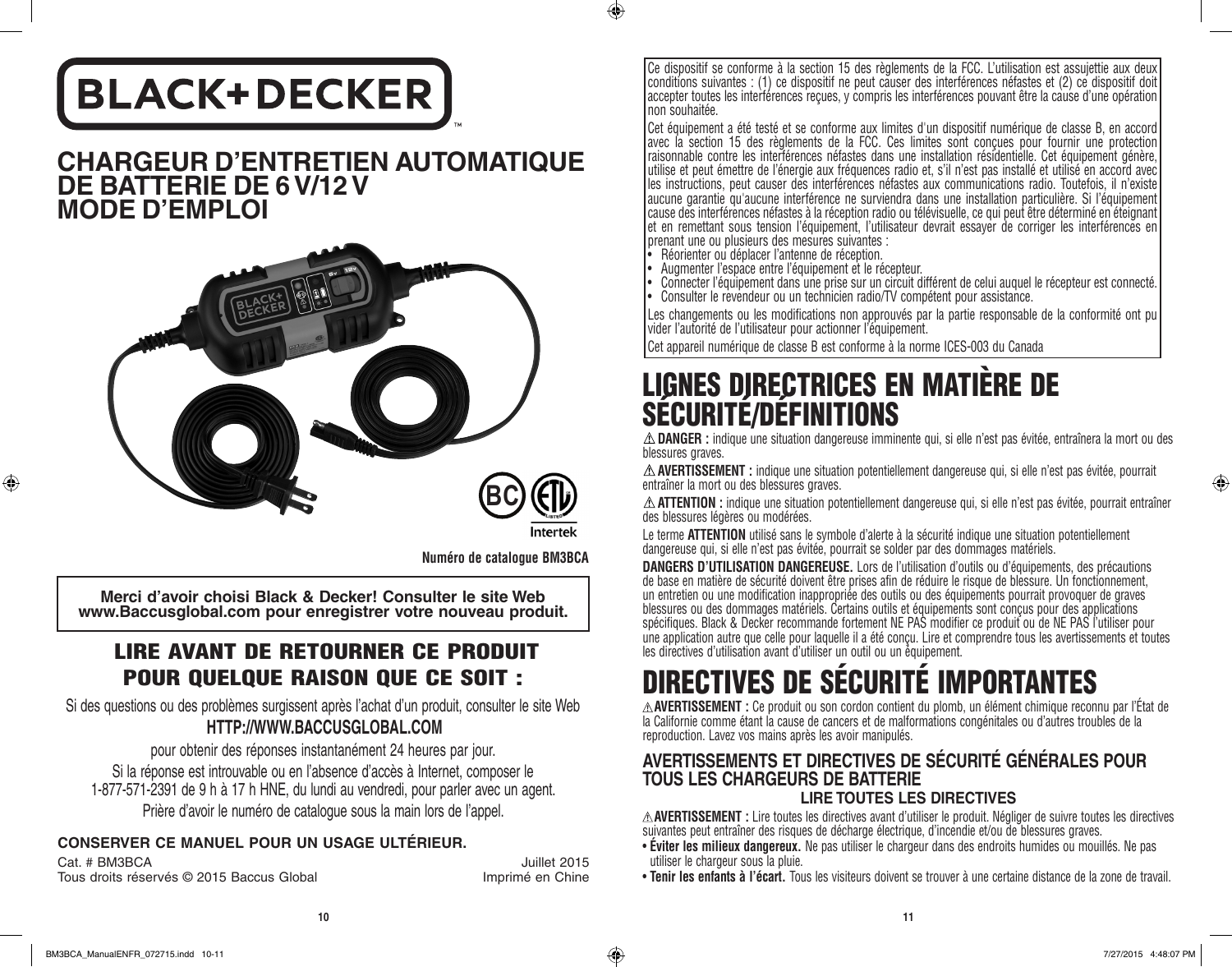⊕

- **Ranger le chargeur à l'intérieur.** Lorsque le chargeur n'est pas utilisé, il doit être rangé à l'intérieur dans un endroit sec et élevé ou verrouillé, hors de la portée des enfants.
- **Un disjoncteur de fuite à la terre** doit être installé pour protéger les prises oul les circuits utilisés. Des prises avec disjoncteur de fuite à la terre intégré sont aussi disponibles et peuvent être utilisées comme mesures de sécurité.
- **Ne pas utiliser** à proximité de liquides inflammables ou dans un milieu inflammable ou déflagrant. Les étincelles risquent d'enflammer les vapeurs.

**DANGER – Ne pas modifier la fiche ou le cordon secteur fourni;** s'il ne s'insère pas dans la prise de courant, faire installer une prise appropriée par un électricien professionnel. Une connexion incorrecte peut entraîner une décharge électrique.

#### **Rallonges**

- **Rallonges pour utilisation extérieure.** Si un appareil branché sur ce produit est utilisé à l'extérieur, utiliser uniquement des rallonges prévues à cet effet et ainsi marquées. Noter que ce convertisseur continu-alternatif n'est pas conçu pour une utilisation extérieure.
- **S'assurer que la rallonge est en bon état.** Lorsqu'une rallonge est utilisée, s'assurer d'utiliser un calibre suffisamment élevé pour assurer le transport du courant nécessaire au fonctionnement de l'appareil. Une rallonge de calibre inférieur causera une chute de tension de ligne et donc une perte de puissance et une surchauffe. Le tableau suivant indique le calibre approprié à utiliser selon la longueur de la rallonge et l'intensité nominale de la plaque signalétique. En cas de doute, utiliser le calibre supérieur suivant. Plus le numéro de calibre est petit, plus le cordon est de calibre élevé.

|                            | Calibre américain (AWG.) minimum recommandé pour les rallonges de chargeurs de | <b>batteries</b>                       |          |                                |          |
|----------------------------|--------------------------------------------------------------------------------|----------------------------------------|----------|--------------------------------|----------|
| Intensité nominale (c.a.)  |                                                                                | Calibre américain (AWG) de la rallonge |          |                                |          |
| Ampérage                   |                                                                                | Longueur la rallonge en pieds (m)      |          |                                |          |
| Egale à ou<br>supérieure à | <b>Mais moins</b><br>que                                                       | 25(7.6)                                |          | 50 (15.2) 100 (30.5)150 (45.6) |          |
|                            |                                                                                | 18<br>18                               | 18<br>18 | 18<br>16                       | 16       |
| 3                          | 4                                                                              | 18                                     | 18       | 16                             | 14<br>14 |
| 4                          | 5                                                                              | 18                                     | 18       | 14                             | 12       |
| 5                          | 6                                                                              | 18                                     | 16       | 14                             | 12       |
| 6<br>8                     | 8                                                                              | 18                                     | 16       | 12                             | 10       |
| 10                         | 10                                                                             | 18                                     | 14       | 12                             | 10       |
|                            | 12                                                                             | 16                                     | 14       | 10                             | 8        |
| 12                         | 14                                                                             | 16                                     | 12       | 10                             | 8        |
| 14                         | 16                                                                             | 16                                     | 12       | 10                             | 8        |
| 16                         | 18                                                                             | 14                                     | 12       | 8                              | 8        |
| 18                         | 20                                                                             | 14                                     | 12       | 8                              | 6        |

**AVERTISSEMENT – RISQUE D'ÉCLATEMENT :** Ne pas utiliser l'appareil pour charger des batteries sèches communément utilisées dans les appareils ménagers. Ces batteries sont susceptibles d'exploser et de causer des blessures corporelles et des dommages matériels. Employez l'unité pour charger une batterie D'ACIDE DE PLOMB seulement.

#### **AVERTISSEMENT – RISQUE DE CHOC ÉLECTRIQUE :**

• Si une rallonge est utilisée, veiller à ce que :

a) les broches de la rallonge soient du même nombre, de la même taille et de la même forme que celles du chargeur:

- b) la rallonge soit correctement câblée et en bon état électrique;
- c) le calibre du câble soit adéquat pour l'intensité nominale du courant alternatif du chargeur, comme indiqué dans le tableau dans la section précédente.
- Ne pas faire fonctionner l'appareil si la fiche ou le cordon est endommagé ou s'il a subi un choc violent, s'il est tombé ou s'il a été endommagé de quelque façon que ce soit. Ne démontez pas l'unité ; renvoyez-la au fabricant quand le service ou la réparation est exigé. L'ouverture de l'appareil peut entraîner un incendie ou une décharge électrique, et cette opération annule la garantie.
- L'utilisation d'un accessoire non fourni, non recommandé ni vendu par le fabricant pour être spécialement utilisé avec cet appareil peut entraîner une décharge électrique et des blessures corporelles.
- NE JAMAIS immerger cet appareil dans l'eau; ne pas l'exposer à la pluie ou à la neige et ne pas l'utiliser s'il est mouillé.
- Afin de minimiser les risques de décharges électriques, débrancher l'appareil de la source d'alimentation avant toute opération d'entretien ou de nettoyage. Ce risque ne sera pas réduit par la fermeture des commandes sans débranchement de l'appareil.

#### **AVERTISSEMENT : RISQUE DE GAZ EXPLOSIFS.**

 $\bigoplus$ 

- Il est dangereux de travailler à proximité d'une batterie au plomb. Les batteries génèrent des gaz explosifs dans le cadre de leur fonctionnement normal. C'est pourquoi il est extrêmement important de lire le présent mode d'emploi avant chaque utilisation de le chargeur et d'en suivre exactement les directives.
- Pour réduire le risque d'explosion de batterie, suivre ces directives et celles publiées par le fabricant de la batterie et de tout équipement que vous avez l'intention d'utiliser à proximité de la batterie. Examiner les indications de ATTENTION apposées sur ces produits et sur le moteur.
- Ce matériel utilise des pièces (commutateurs, relais, etc.) qui produisent des arcs ou des étincelles. Pour ces raisons, si l'appareil est utilisé dans un garage ou un espace clos, l'appareil DOIT être installé à un minimum de 457 mm (18 po) au-dessus du sol.
- CET APPAREIL EST CONÇU UNIQUEMENT POUR UNE UTILISATION PAR DES ADULTES ET NON PAR DES ENFANTS.

#### **AVERTISSEMENT – POUR RÉDUIRE LE RISQUE DE BLESSURES OU DE DOMMAGES MATÉRIELS :**

• Pour éviter d'endommager une batterie ou le chargeur de batterie, se il vous plaît assurez-vous que vous sélectionnez le réglage de la tension correcte (6V ou 12V) pour l'application.

#### **ATTENTION – POUR RÉDUIRE LE RISQUE DE BLESSURES OU DE DOMMAGES MATÉRIELS :**

- NE JAMAIS ESSAYER DE CHARGER UNE BATTERIE GELÉE.
- Para evitar dañar la batería o el cargador de la batería, por favor, asegúrese de seleccionar el voltaje correcto (6V o 12V) para la aplicación.
- Tirez la corde par la prise plutôt qu'attachent en déconnectant la corde à c.a. 120V.
- Les véhicules dotés de systèmes informatisés intégrés peuvent être endommagés si la batterie est toujours raccordée au véhicule tandis que le chargeur d'entretien est en service. Avant d'utiliser un chargeur d'entretien de batterie, lire le manuel du propriétaire pour vous assurer de suivre le bon mode d'utilisation.
- Lors de l'utilisation d'une batterie au plomb, toujours s'assurer qu'une assistance immédiate est disponible en cas d'accident ou d'urgence.
- Toujours utiliser une protection oculaire lors de l'utilisation du produit : le contact avec l'acide de batterie pourrait provoquer une perte de vue, des brûlures graves ou les deux. Connaître les mesures de premiers soins en cas de contact accidentel avec de l'acide de batterie.
- Avoir de l'eau fraîche et du savon à proximité au cas où l'acide de la batterie entrerait en contact avec la peau.
- Si de l'acide de batterie entre en contact avec la peau ou les vêtements, laver immédiatement la zone touchée au savon et à l'eau pendant un minimum de 10 minutes et obtenir des soins médicaux immédiatement.
- Ne jamais fumer et toujours éviter la présence d'étincelles et de flammes à proximité de la batterie du véhicule, du moteur ou du chargeur.
- Retirer tous les articles personnels métalliques, notamment bagues, bracelets, colliers et montres, lors de la manipulation d'une batterie au plomb. Une batterie au plomb est susceptible de produire un courant de courtcircuit suffisamment important pour faire fondre une bague ou tout autre article en métal, provoquant alors une brûlure grave.
- Ne pas mettre de l'acide de batterie en contact avec l'unité.
- Ne jamais utiliser l'unité dans un espace clos ou avec aération restreinte.
- **• PREMIERS SOINS Peau :** Si de l'acide de pile entre en contact avec la peau, rincer immédiatement avec de l'eau puis laver soigneusement avec de l'eau savonneuse. Si une rougeur, une douleur ou une irritation se produit, consulter tout de suite un médecin.

**Yeux :** si de l'acide de batterie entre en contact avec les yeux, les laver immédiatement à grande eau pendant un minimum de 15 minutes et consulter immédiatement un médecin.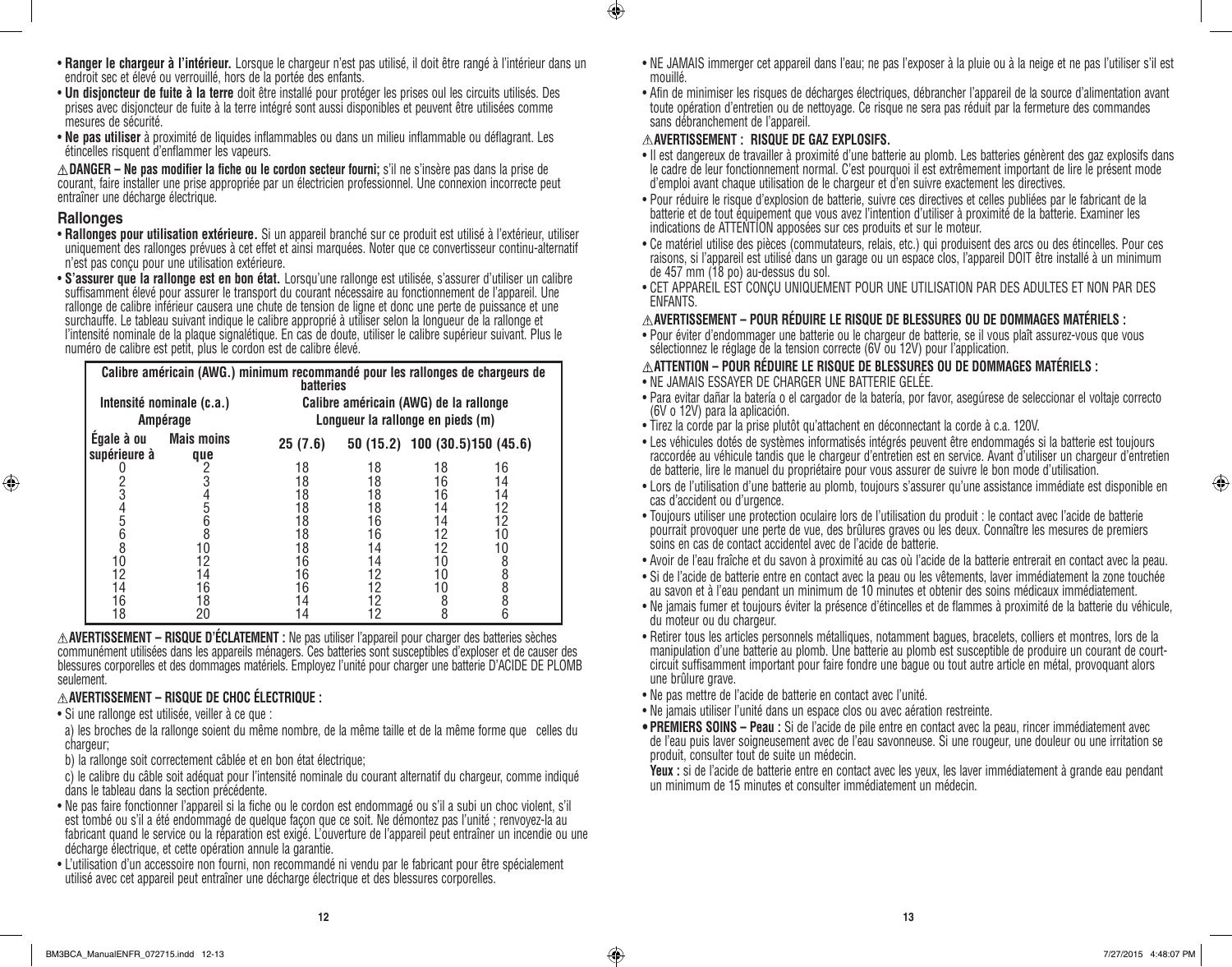#### **PRÉPARATION À LA CHARGE**

- 1. Déterminer la tension de la batterie à charger en vous reportant au manuel du véhicule. **AVERTISSEMENT :** pour éviter d'endommager une batterie ou le chargeur de batterie, se il vous plaît assurez-vous que vous sélectionnez le réglage de la tension correcte (6V ou 12V) pour l'application.
- 2. S'il est nécessaire de retirer la batterie du véhicule afin de la charger ou de nettoyer ses bornes, toujours commencer par retirer la borne mise à la terre de la batterie. Veiller à ce que tous les accessoires du véhicule soient éteints, de sorte à ne pas causer d'arc électrique.
- 3. Nettoyer les bornes de la batterie. Ne laisser aucun élément corrosif entrer en contact avec les yeux.
- 4. Ajouter de l'eau distillée dans chaque cellule jusqu'à ce que l'acide de batterie atteigne le niveau indiqué par le fabricant de la batterie. Cela contribue à purger les excès de gaz des cellules. Ne pas remplir plus que nécessaire. Dans le cas de batterie sans capuchon de cellule (sans entretien), suivre avec attention les instructions de charge du fabricant.
- 5. Étudier toutes les précautions propres au fabricant de la batterie, par exemple s'il faut ou non retirer les capuchons de cellules durant la charge, et les taux de charge recommandés.
- 6. Sortir entièrement la batterie du bateau, de l'avion ou de tout endroit confiné avant de la charger. La zone située autour de la batterie doit être bien ventilée pendant la charge de cette dernière. Ne pas utiliser dans un espace clos.

**ATTENTION :** ce chargeur d'entretien ne détecte, ne diagnostique ou n'analyse pas l'état de la batterie. Le fait d'essayer de charger une batterie défectueuse peut l'endommager encore plus. En cas de doute, faire vérifier la batterie par un professionnel compétent avant d'utiliser le chargeur d'entretien BM3BCA.

#### **Emplacement du chargeur**

♠

- 1. Placer le chargeur d'entretien aussi loin de la batterie que les câbles le permettent.
- 2. Charger à une température au-dessus du point de congélation et en dessous de 40 °C (104 °F).
- 3. Ne JAMAIS placer le chargeur d'entretien directement au-dessus de la batterie en cours de charge; les gaz de la batterie corroderaient et endommageraient le chargeur.
- 4. Ne JAMAIS laisser d'acide de batterie dégouliner sur le chargeur d'entretien pendant la lecture de gravité ou le remplissage de batterie.
- 5. Ne JAMAIS utiliser le chargeur d'entretien dans une zone fermée ou restreindre la ventilation d'une façon quelconque.
- 6. Les batteries marines doivent être retirées et chargées à terre. La charge d'une batterie à bord d'un bateau requiert un équipement spécialement conçu pour une utilisation marine. Cet appareil n'est PAS conçu pour une telle utilisation.
- 7. Ne pas placer de batterie sur le chargeur d'entretien.

#### **AVERTISSEMENT : TOUTE ÉTINCELLE À PROXIMITÉ DE LA BATTERIE PEUT CAUSER UNE EXPLOSION. POUR RÉDUIRE LE RISQUE D'ÉTINCELLE PRÈS DE LA BATTERIE : NE CONNECTER ET DÉCONNECTER LES PINCES DE COURANT CONTINU QU'APRÈS AVOIR DÉBRANCHÉ LE CORDON C.A. DE LA PRISE ÉLECTRIQUE.**

#### **Précautions relatives à la connexion**

- 1. Démontez la corde à c.a. de la sortie avant de relier ou déconnecter les brides de c.c ou les bornes d'anneau.
- 2. Ne jamais laisser les pinces ou les bornes d'anneau se toucher.

#### **Suivre la procédure suivante lorsque la batterie est** *installée dans un véhicule :*

- 1. Placer les cordons secteur et munis de pinces à distance du capot, des portières ou des pièces mobiles du moteur.
- 2. Se tenir à l'écart des lames de ventilateur, des courroies, des poulies et des autres pièces susceptibles de causer des blessures corporelles.
- 3. Vérifier la polarité des bornes de la batterie. Le diamètre de la borne de batterie POSITIVE (POS, P, +) est généralement supérieur à celui de la borne NÉGATIVE (NEG, N, –).
- 4. Déterminer quelle borne de la batterie est mise à la masse (connectée) au châssis. Si la borne négative est mise à la masse au châssis (comme c'est le cas pour la plupart des véhicules), consulter le point 5. Si la borne positive est mise à la masse au châssis, consulter le point 6.<br>5. Dans le cas d'un véhicule négativement mis à la terre, connecter la pince POSITIVE (ROUGE) du chargeur
- de batterie à la borne POSITIVE (POS, P, +) non mise à la terre de la batterie. Connecter la pince NÉGATIVE (NOIRE) au châssis du véhicule ou au bloc-moteur, à distance de la batterie. Ne pas connecter la pince au

carburateur, aux conduites de carburant ou à toute pièce de carrosserie en tôle. La connecter à une partie métallique épaisse du cadre ou du bloc-moteur.

- 6. Dans le cas d'un véhicule positivement mis à la terre, connecter la pince NÉGATIVE (NOIRE) du chargeur de batterie à la borne NÉGATIVE (NEG, N, –) non mise à la terre de la batterie. Connecter la pince POSITIVE (ROUGE) au châssis du véhicule ou au bloc-moteur, à distance de la batterie. Ne pas connecter la pince au carburateur, aux conduites de carburant ou à toute partie de la carrosserie en tôle. La connecter à une partie métallique épaisse du cadre ou du bloc-moteur.
- 7. Pour déconnecter le chargeur, commencer par déconnecter le cordon secteur, puis retirer la pince connectée au châssis du véhicule et enfin celle connectée à la borne de la batterie.
- 8. Ne pas charger la batterie pendant que le moteur fonctionne.
- 9. Se reporter aux instructions du fabricant de la batterie pour connaître la procédure de charge applicable.

#### **Suivre la procédure suivante lorsque la batterie est retirée d'un véhicule :**

- 1. Vérifier la polarité des bornes de la batterie. Le diamètre de la borne positive (POS, P, +) est généralement<br>supérieur à celui de la borne négative (NEG, N, –).
- 2. Connecter un câble de batterie isolé nº 6 AWG d'une longueur minimale de 610 mm (24 po) à la borne négative (NEG, N, -) de la batterie.
- 3. Connecter la pince positive (ROUGE) à la borne positive de la batterie (POS, P, + ou rouge).
- 4. Pour effectuer la dernière connexion, se tenir aussi loin que possible de la batterie et écarter le visage.
- 5. Connecter avec précaution la pince de chargeur NÉGATIVE (NOIRE) à l'extrémité libre du câble de batterie connecté à la borne négative.
- 6. Pour déconnecter le chargeur, toujours effectuer la séquence de connexion en ordre inverse et en commençant aussi loin que possible de la batterie.
- Vérifier périodiquement l'appareil pour toute trace d'usure. Retournez-le immédiatement au fabricant pour faire remplacer les pièces usées ou défectueuses.
- Lire et comprendre le présent mode d'emploi avant d'utiliser cet appareil..

## CONSERVER CES MESURES

#### **AVERTISSEMENT — POUR RÉDUIRE LE RISQUE DE BLESSURES :**

Suivre ces directives ainsi que celles publiées par le fabricant de la batterie et de tout équipement que vous avez l'intention d'utiliser avec cet appareil. Examiner les indications d'avertissement apposées sur ce produit et sur le moteur.

#### **INTRODUCTION**

 $\bigoplus$ 

Merci d'avoir choisi le *chargeur d'entretien automatique de batterie de 6 V/12 V de Black & Decker®.* Utiliser pour la charge d'entretien de batteries et la charge de VR, de véhicules de spécialité, de véhicules antiques et classiques, de motocyclettes, de tondeuses, de tracteurs, de VTT, de motoneiges, de motomarines et bien plus.

Des soins et un entretien appropriés lui permettent de fonctionner de manière fiable pendant de longues années. Avant d'installer ou d'utiliser cet appareil, prière de lire et de respecter tous les avertissements de sécurité ainsi que l'intégralité du présent mode d'emploi. Ce mode d'emploi doit être conservé pour pouvoir le consulter rapidement lors de l'utilisation de l'unité.

♠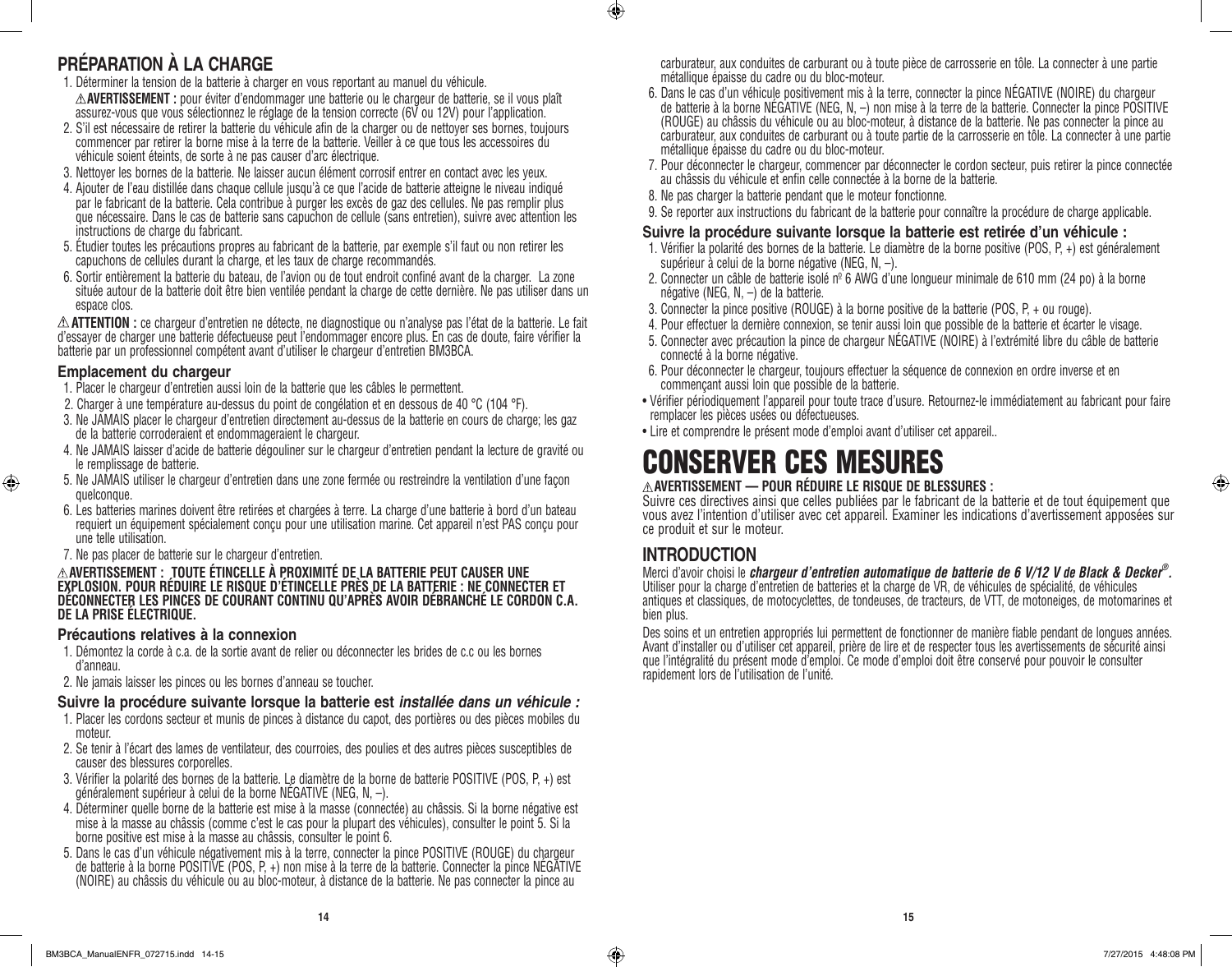### **CARACTÉRISTIQUES**

**Le chargeur d'entretien de batterie et ses composants**



#### INDICATEURS DEL

⊕

**Rouge (défaut) :** mauvaise connexion, batterie incapable d'accepter la charge, inversion de polarité **Vert (statut de charge) :** Clignotant – bonne connexion et batterie sous charge; Fixe – batterie entièrement chargée

#### COMMUTATEUR 6 V/12 V

Cet appareil comprend deux réglages de taux de tension (6 V et 12 V) commandés par un commutateur. Régler le commutateur à l'un des deux réglages (6 V ou 12 V) selon la batterie sous charge.

#### **INSTALLATION DE L'APPAREIL**

Assurez-vous que toute personne installant ou utilisant le chargeur d'entretien automatique de batterie comprend et suit avec attention toutes les instructions d'installation et d'utilisation et toutes les consignes de sécurité. Suivez la procédure décrite sous la rubrique « Directives de sécurité importantes » située à l'avant de ce manuel.

#### **Directives de montage**

Le chargeur d'entretien BM3BCA est conçu pour pouvoir être monté sur une surface plane. L'appareil est muni de deux trous de montage dans les coins.

*Remarque :* Lors du montage, toujours débrancher le chargeur d'entretien de la source d'alimentation c.a. et des bornes de batterie.

#### POUR MONTER L'APPAREIL

- 1. S'assurer que la surface est plane et bien dégagée pour que l'appareil y tienne bien à plat.
- 2. Vérifier que l'appareil est débranché à la fois de la source d'alimentation c.a. et des bornes de batterie.
- 3. Passer une vis à bois de 6,35 mm (8/32 po) dans le trou de montage pour fixer l'appareil.
- 4. Ne pas trop serrer la vis pour ne pas endommager le boîtier.

**AVERTISSEMENT :** Ne pas passer la vis à travers le boîtier de plastique, car l'appareil serait endommagé de façon permanente et entraînerait un risque d'électrocution.

#### **DIRECTIVES DE FONCTIONNEMENT**

**IMPORTANT :** TOUJOURS débrancher le cordon d'alimentation c.a. de la prise secteur avant de connecter (ou de déconnecter) le chargeur de la batterie.

#### **Connexion du chargeur et entretien de la batterie utilisant les pinces**

- Les pinces du chargeur de batterie sont codés par couleur (ROUGE-POSITIVE et NOIRE-NÉGATIVE).
- 1. Débrancher le cordon c.a. du chargeur d'entretien de batterie de la prise secteur.
- 2. Déconnecter les pinces de charge de batterie de l'appareil, au connecteur du cordon de sortie.
- 3. Connecter la pince POSITIVE ROUGE à la borne POSITIVE de la batterie.
- 4. Connecter la pince NÉGATIVE NOIRE à la borne NÉGATIVE de la batterie.
- 5. Raccorder le connecteur de pince de la batterie au connecteur de l'appareil en vous écartant le plus possible de la batterie.
- 6. Mettre le sélecteur de tension sur le réglage approprié et brancher le cordon c.a. dans la prise secteur.
- 7. Observer le voyant DEL VERT clignotant, qui signale si l'appareil fonctionne.
- 8. Laisser l'appareil allumé.
- 9. Surveiller la batterie de temps à autre.

#### **AVERTISSEMENT : SUIVRE LES ÉTAPES DONNÉES DANS LES « DIRECTIVES DE SÉCURITÉ IMPORTANTES » AU DÉBUT DU MANUEL ET RESPECTER L'AVERTISSEMENT AU BAS « POUR RÉDUIRE LE RISQUE D'ÉTINCELLE PRÈS DE LA BATTERIE ».**

#### **Connexion du chargeur et entretien de la batterie utilisant les cosses à oeillet de batterie**

CONNEXION DU CHARGEUR À L'AIDE DE COSSES À ANNEAU

Les cosses à anneau serties sont codés par couleur (ROUGE-POSITIVE et NOIRE-NÉGATIVE). Ces cosses se connectent directement aux connecteurs correspondants sur les bornes de la batterie.



- 1. Retirer les écrous des boulons des connecteurs des bornes de batterie.
- 2. Placez l'anneau terminal ROUGE sur le boulon du connecteur de la borne POSITIF de la batterie.
- 3. Placer la l'anneau terminal NOIRE sur le connecteur de la borne NÉGATIVE, puis remettre les écrous.